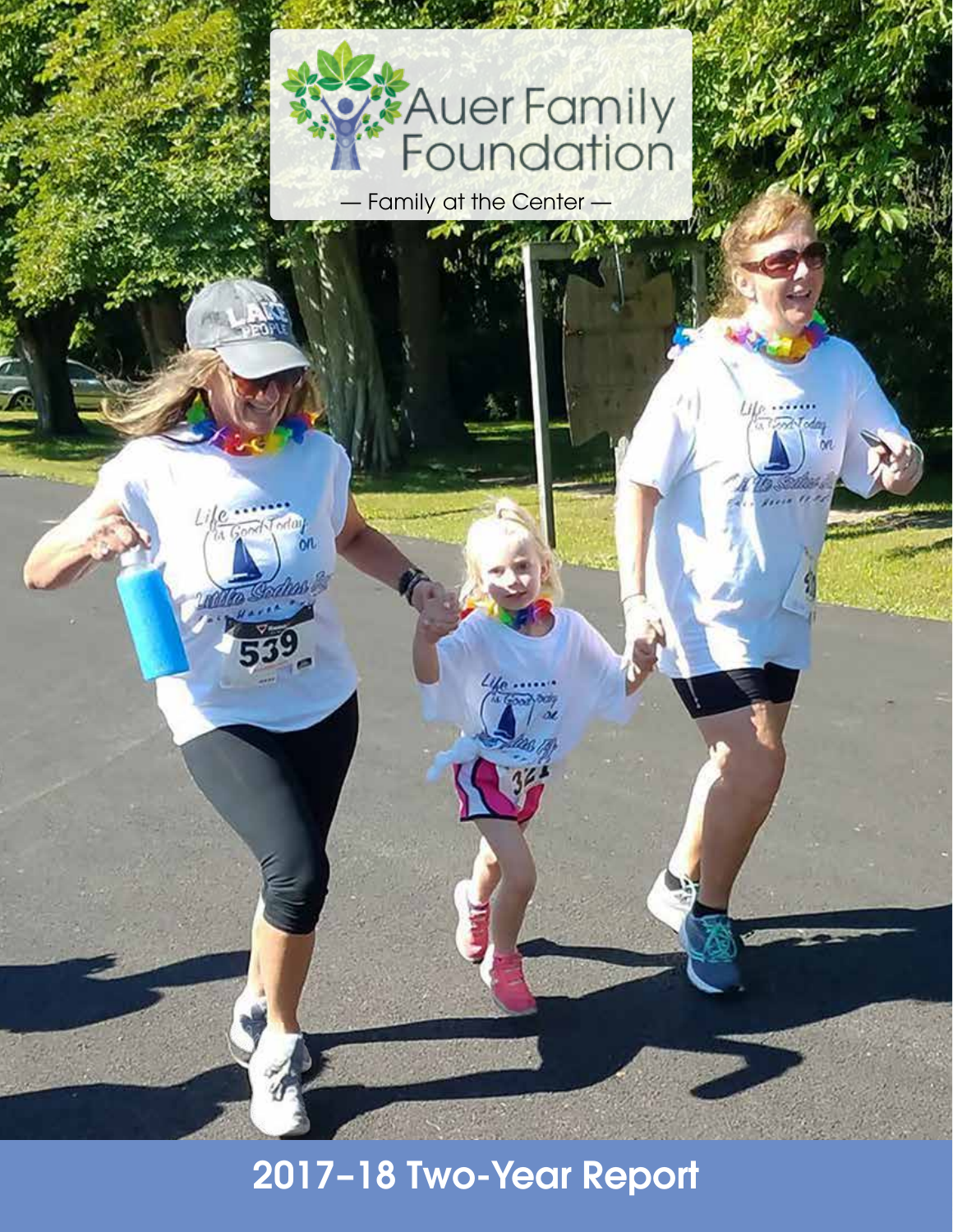

## 2017-18 was busy for the Foundation. We provided over \$137,000 in grants to over 30 different charity groups.

We continue to see grant requests from groups that have direct ties to one or more of our family members. This is exactly the type of activity that we as a Foundation (and a family) want to encourage and support.

Some of the programs involved taking time to help mentor young adults. Brittany has been involved with iMentor and Julie has worked with SOHO—devoting their time to provide positive role models for others.

We have also sponsored several programs to help provide additional assistance to young adults with Autism. We have come to learn that traditional support often ends when a child reaches adulthood, so these program help to bridge that gap by providing continued assistance to these young adults and their families.

Please see the highlights of some of our grants in this report.

One of the main parts of the mission is to encourage local community involvement. Family members were active coordinating matching Foundation gifts for their individual fundraising efforts. Sue participated in the Avon 39 (mile) walk to help raise money to combat breast cancer. Many others helped raise money for their own favorite groups. Over the two years, the Foundation had matching gift requests totaling more than \$16,000.00

## Our goal continues to be to keep our Family at the center of the Auer Family Foundation.

Have a question, an idea, or a group that you would like to support? Just reach out to a present or past Trustee and they can help get the ball rolling. There is no limit to what we can do if we work together as one really big family.

Love, Dan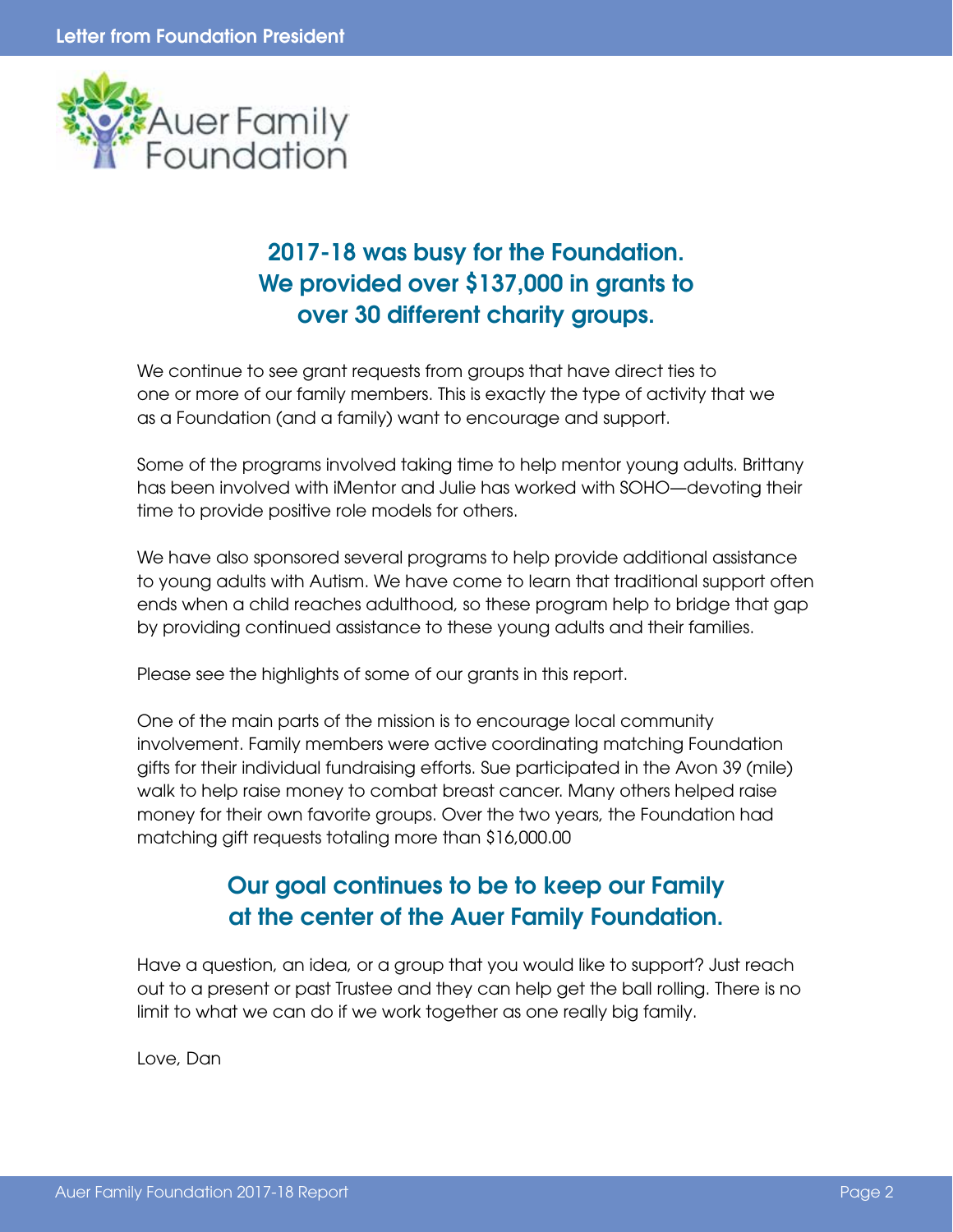

Mothers of Sorrows School mosschool.org

Jeanne Bonanno has worked with Mothers of Sorrows School, an original charity of our parents, the AFF founders, to develop grant requests that support their programs.



Mother of Sorrows School is a pre-school through 8th grade school located in South-Central Los Angeles. Sponsored by the Daughters of Charity of St. Vincent de Paul, they are steeped in the Vincentian charism and serve families regardless of their ability to pay full tuition. 98% of Mother of Sorrows students qualify for free or reduced lunch from the National School Lunch Program. Their mission to provide a transformative education of the mind, body, and spirit draws strength from the academic support programs, extra-curricular activities, and the variety of health and education services provided to promote the development of both students and families.

In 2017 the Foundation provided funds to cover 20 Science Microscopes, 4 Handbell Sets and 6 Acoustic Guitars. In 2018 funds were provided for Math Books for the Library, Flash Cards and other manipulatives, Scientific Calculators, Stop Watches and games of calculation review, test prep and rainy day activities.



*"Guitar Class meets every week... we were able to develop a plan to allow students to borrow a guitar to take home and practice daily... Since then, the growth and confidence in our kids has grown... The teachers and I are constantly amazed at how something like learning an instrument is helping some of our middle school boys and girls stay calm, focused, and committed! " —Griselda Villareal*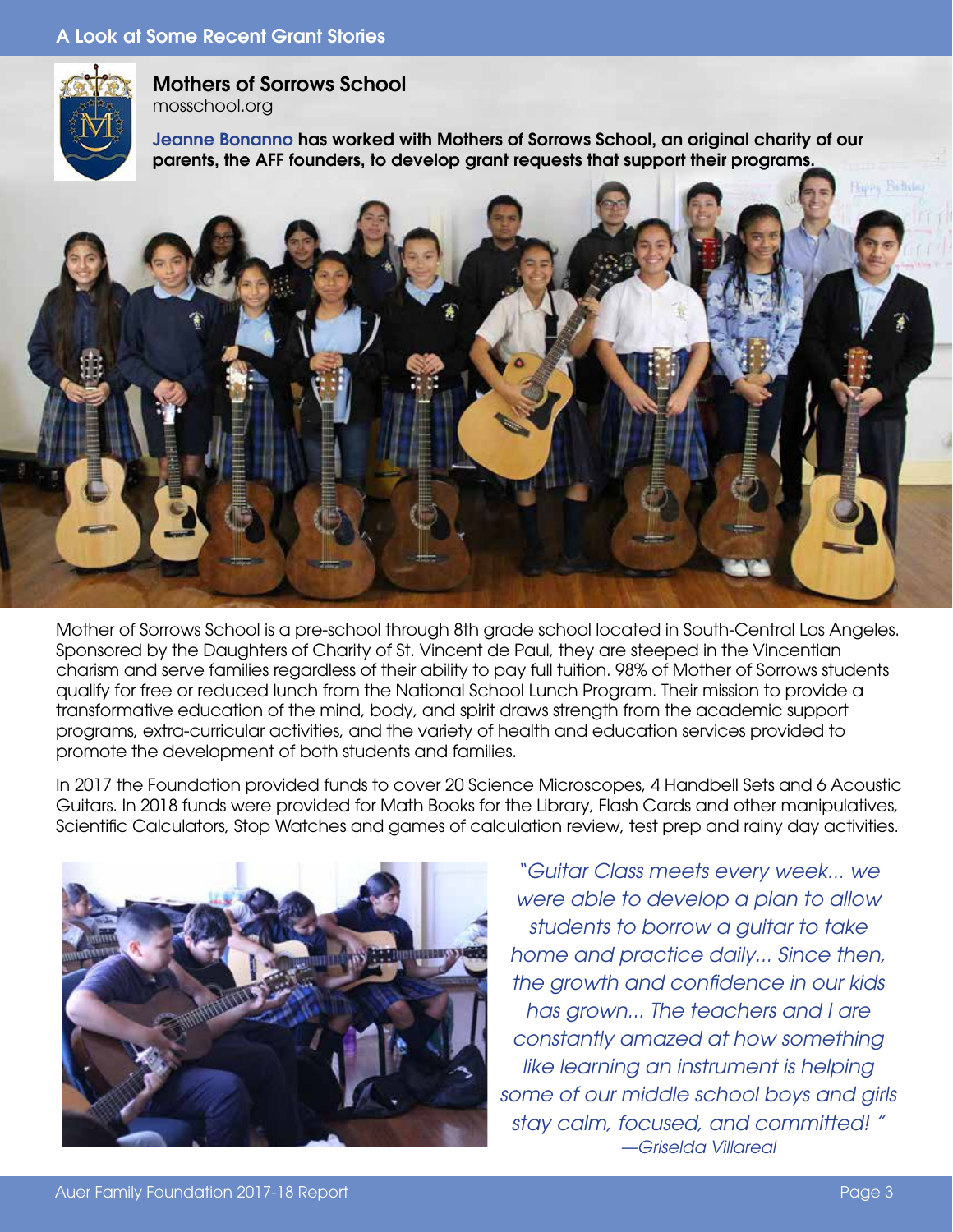

# firstplace<sup>®</sup>

First Place–Phoenix firstplaceaz.org

Jim Auer brought First Place–Phoenix to the board, requesting a grant to assist in supplies needed for the Culinary Teaching Kitchen.

First Place–Phoenix opened in 2018 providing a living environment and community life for adults with Autism that is robust and vibrant. The fundamental resources and capacity provided allow these individuals the opportunity to transition toward independent living. The Culinary Teaching Kitchen is a common learning environment where residents learn kitchen skills that they can replicate in their own apartments within the facility.

> *"Our first residents moved in to First Place yesterday and we are super excited. Families are in awe of the culinary teaching kitchen!" —Denise D. Resnik, Founder & President/CEO*



#### Brittany Auer secured a grant of \$5,000 to help facilitate in-person meetings for some of the 900 new mentor-mentee pairs, enrolled as the Class of 2022.

82% of the 3,600 iMentor students live below the poverty line. 72% are first generation college students.

iMentor builds mentoring relationships that empower first-generation students from low-income communities to graduate high school, succeed in college, and achieve their ambition. Together, in school cafeterias across our city, students meet with adults to discuss the student's dreams. One constant that each student and mentor can count on is a space to connect and have a healthy and positive conversation. The aspiration is for each student to achieve their highest education and career dreams with a dedicated champion alongside them.



*"I get to experience this first hand with my mentee of 2 years, Shante. It has been an awesome experience working with her as she focuses on graduating from high school." —Brittany Auer, AFF Board Member*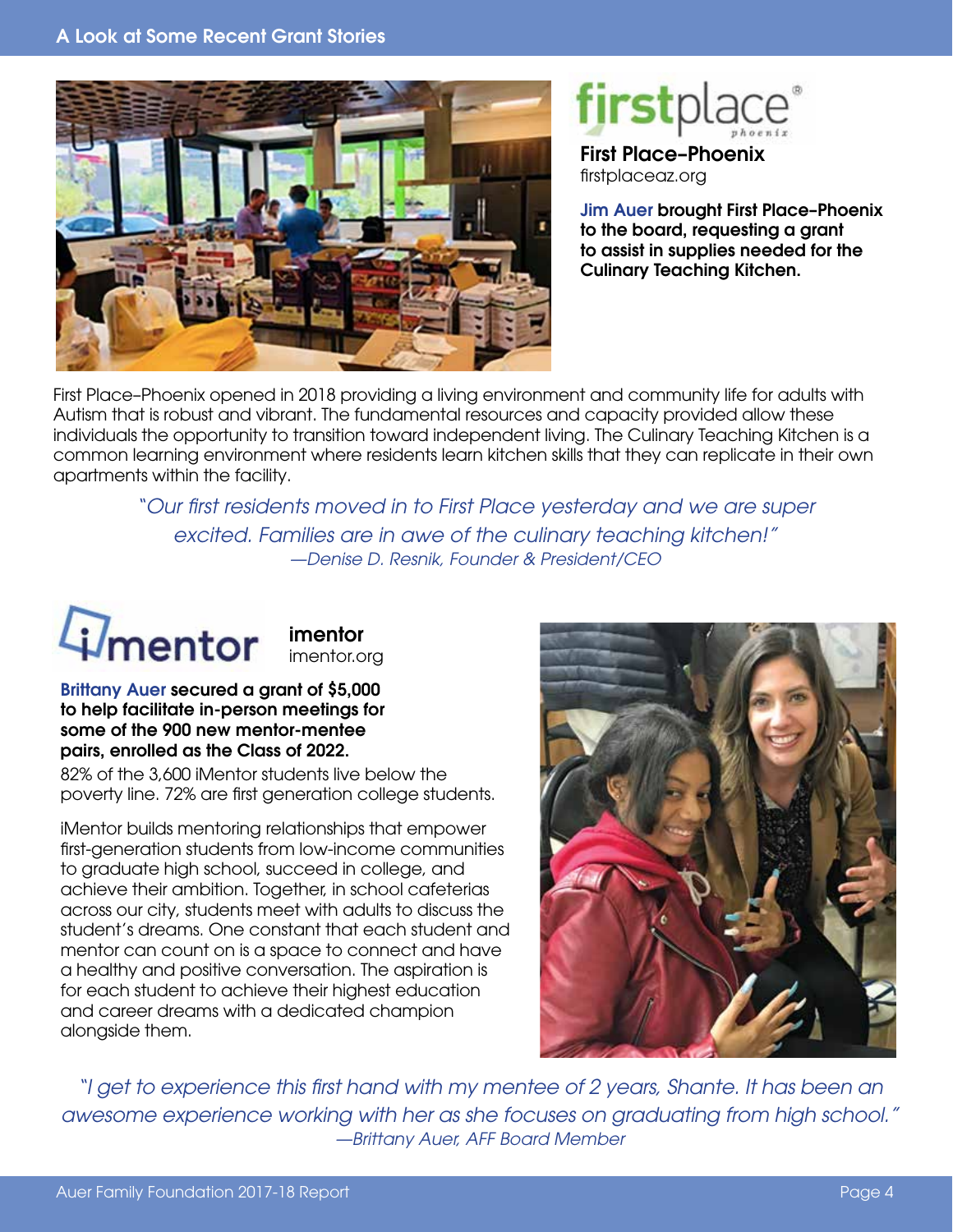#### A Look at Some Recent Grant Stories



Joseph's House jhfw.org

Carolyn Auer Sturr is volunteering at Joseph's House and secured a grant for a program to help empower residents in obtaining a drivers license.



Joseph's House provides a safe home and family environment for moms and babies who find themselves homeless due to a wide variety of circumstances. The residence provides its mothers and children with a private room and a family living environment complete with nursery, kitchen, computerequipped study, dining, living and recreation rooms common to all. The home is staffed 24/7 by trained professionals who give the mothers the structure, responsibility and skills they need to achieve independent living.

Joseph's House staff design and implement life skills instruction and online self assessment tools for the mothers in our home that include lessons in nutrition, prenatal care, parenting, financial literacy, career planning, health education, chastity, social skills, and more.

Mothers and children are assisted in procuring appropriate healthcare for both herself and child at nearby medical facilities and follow individual health plans overseen by physicians and monitored daily by Joseph's House staff.



*"We have our first licensed driver!* 

*She is really doing well at work and looking to start a dental assistant program next year. This will help open the possibilities to new opportunities!* 

*We have two more moms who are starting their 5 hour course and lessons in the coming weeks." —Bronson T. Kopp, Executive Director*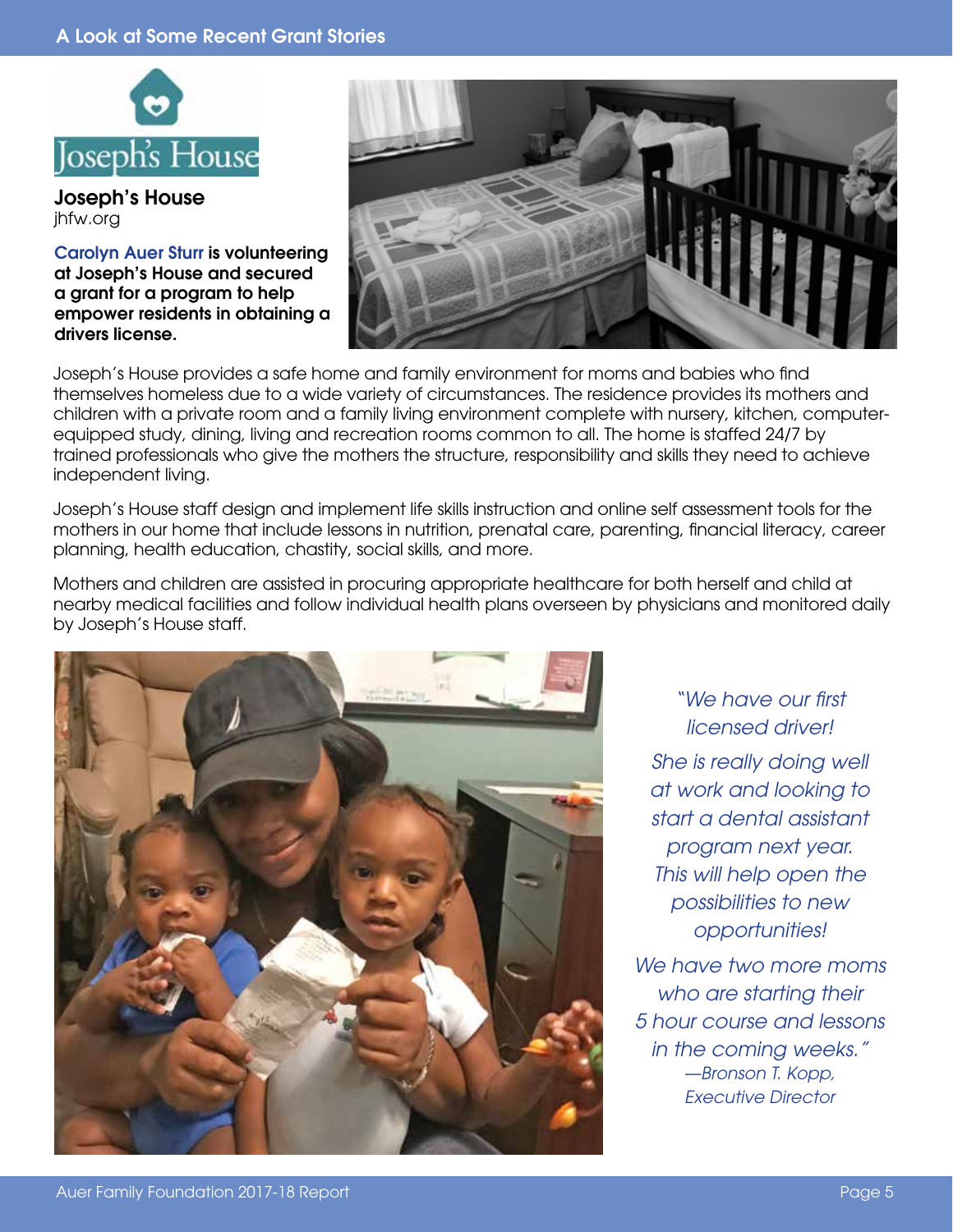

*Formerly Los Angeles Youth Network (LAYN)*

Youth Emerging Stronger youthemergingstronger.org

Steve Auer put together a request for Youth Emerging Stronger, formerly LAYN, for funding to go towards summer activities for the kids they shelter.



Los Angeles Youth Network (LAYN) recently changed their name to Youth Emerging Stronger. They're still who they've always been. But changed their name to reflect their results: Youth Emerging Stronger. Healthier. More confident. More determined. More prepared. And ready to build a brighter future.

Their mission is to provide runaway, homeless and foster youth with safety, stability and housing, along with the relationships and resources to thrive now and in the future.

*"Thanks in part to your support, our youth had lots of adventures these past*  few months. Wes Siler, who runs Indefinitely Wild, once again led a group of *TLP residents on an outdoor adventure they will never forget." —LAYN Staff*





Space of Her Own (SOHO) spaceofherown.org

Brittany Auer worked with Julie Hawkins to continue support for SOHO's bedroom renovation project.

SOHO's one-to-one mentoring fosters growth through creative art and carpentry activities, healthy dinners and meaningful community service projects. The first year of the program ends in the renovation of each girl's bedroom—giving her a "Space of Her Own."

In 2018, SOHO had 36 new 5th grade girls which lead to 36 room makeovers. The Auer Family Foundation helped fund the beds and bedding for this project.

> *"You are amazing for giving us SOHO girls life changing experiences. My mentor Kimberly is kind and inspiring. I have learned to be more open to new activities and have made lots of new friends and awesome things for my room. Thank you!" —Ariana*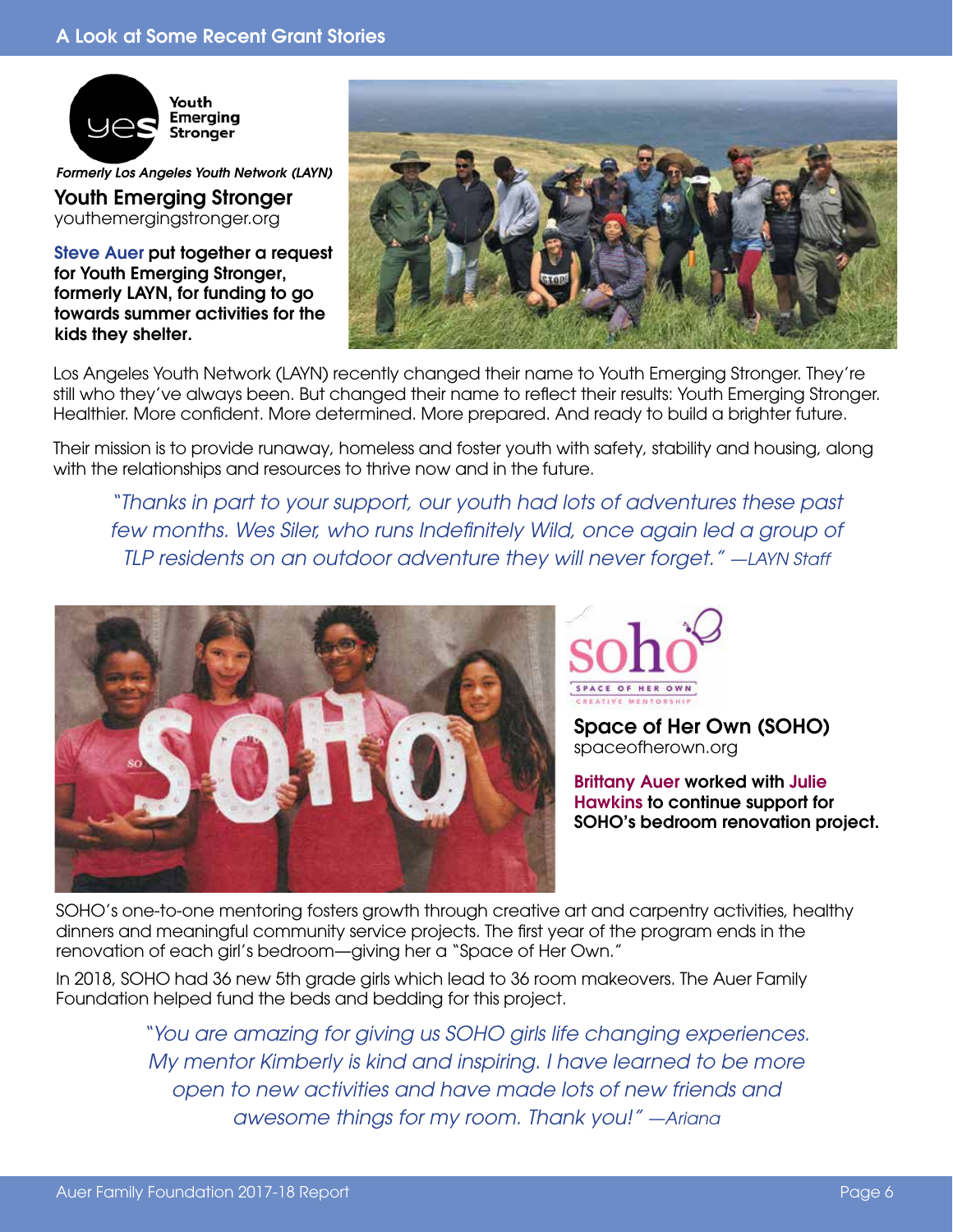

#### Table Top Farmers northpointeresources.org

Ellie Auer came to NorthPointe Resources Table Top Farmers through former board member, Johnny Auer. Ellie secured a grant for equipment and supplies.

NorthPointe is an organization that helps adults with developmental or mental illnesses, most of whom are living below poverty level. They offer programs that work with personal growth, skills training and other services to promote over-all well being.

They recently developed a new program called TableTop Farmers that allows these individuals to learn about growing vegetables, specifically lettuce, arugula and herbs. After learning the basics of growing these products, participants are taught and encouraged to sell at local farmers markets and they have even paired with a local restaurant who is now sourcing their food.







#### Run for Hospice Fair Haven

runsignup.com/ Race/Events/ NY/Sterling/ RunforHospice

Molly Rogers helps every year to coordinate Team Nana's runners and requests funds to help sponsor the race. All proceeds of the race go to Hospice.

The Auer family usually had participants in the Fair Haven annual Run for Hospice. In 2010 when Peggy Auer passed, Team Nana was formed and most of the Auer Family participated that year.

The team of runners has grown to include family friends, and some of the youngest members of our family. Our cover photo features our young runner, Arya Easter with her Aunt Mimi Auer and her Nana, Carolyn Auer Sturr.

This is a family tradition which family and friends in Fair Haven during the July 4th festivities are urged to walk, run or cheer, raising money for a great organization.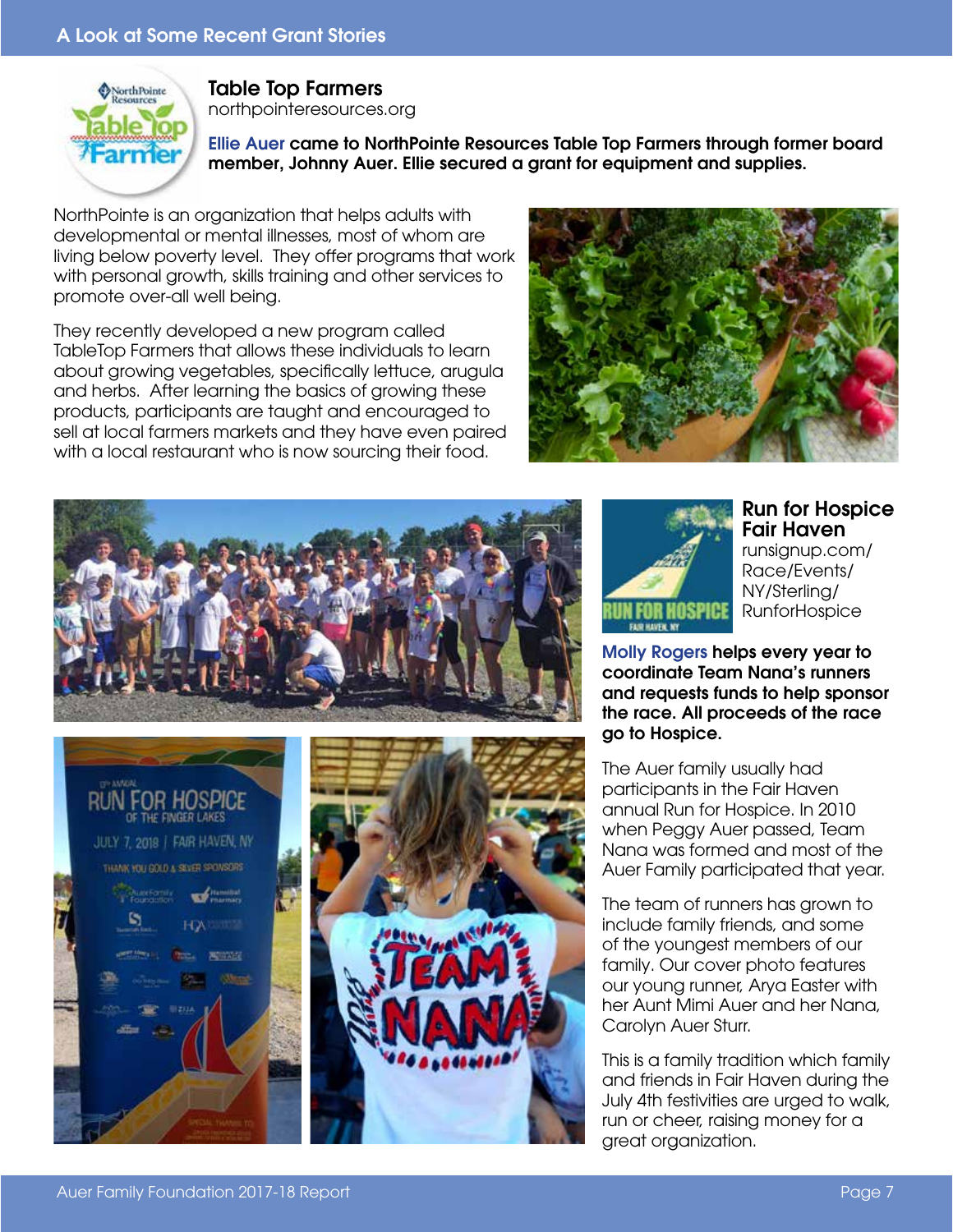

Lighthouse for Hope

lighthouseforhope.org

Camille Auer was volunteering at Lighthouse for Hope and asked her father, Jim Auer, to help secure a grant for items to help patients and their families.



Lighthouse for Hope is a non profit organization founded by cancer survivor, Hannah Cobley. Hannah is determined to use her second chance at life to help others struggling with a battle she has fought. Cancer affects every aspect of a family's life. It takes a physical, emotional, and financial toll on those diagnosed. Lighthouse for Hope's goal is to financially aid families experiencing poverty in addition to pediatric cancer. By selling merchandise, LFH is able to provide families with day to day necessities such as gas cards, groceries, and clothes to wear to chemotherapy. However, the ways Lighthouse for Hope provides are not limited to those things. Lighthouse evaluates each family's specific needs and aids accordingly.

*"We were able to deliver some things to London and her family. London is battling Neuroblastoma. She received her first stem cell transplant and is in the hospital and will be for quite some time. We were able to bring her family some gifts and hopefully provide them some relief during this time. Thank you for helping us make that possible!" —Hannah*



Americares Free Clinics americares.org/en/sub/afc/

Steve Auer worked on a grant for glucose home testing strips for the 4 Americares Free Clinics after speaking with Mary pat Pino about clinic needs.

Americares Free Clinics offer a broad net of aide and assistance. This particular proposal was for assistance to 4 walk-in free health care clinics they operate for the working poor in Danbury, Stamford, Norwalk, and Bridgeport. In these 4 cities in Connecticut 11-13% of the



population still has no health insurance. The ACA provided healthcare insurance expanded coverage to millions who never had access to it before. These Americares clinics provide free healthcare for those who still fall through the cracks and have no private or government insurance. They therefore have a much narrower range of choices to get their healthcare. Usually that means they do not get treatment unless they end up in an emergency room. Our donation provided these strips to 67 working poor people in Fairfield County for a year. Managing one's diabetes is all about being able to monitor your glucose levels and knowing when you need insulin.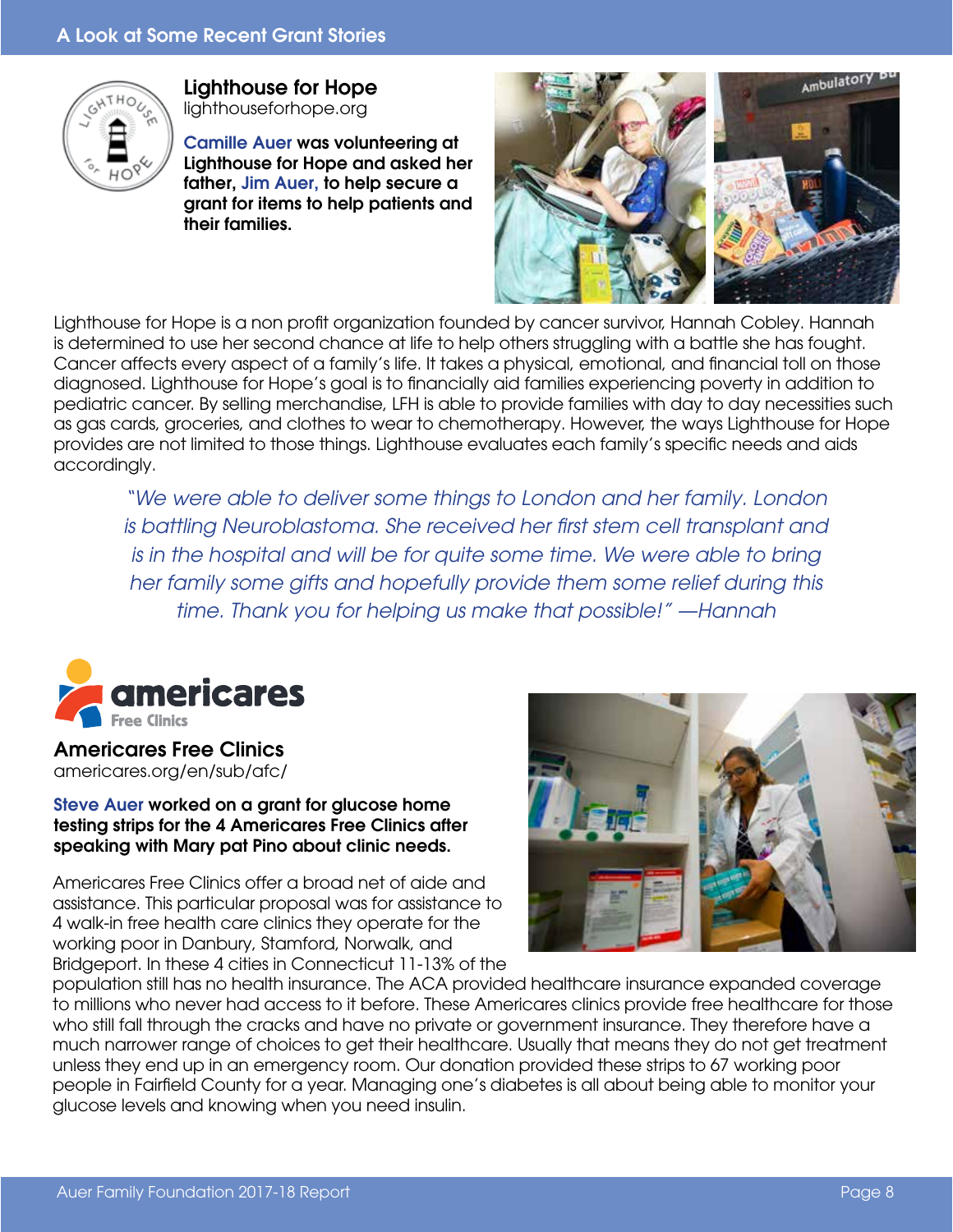#### 2017-18 Grants & Gifts

| <b>Group</b>                         | <b>Contact</b>  | <b>Amount</b> | <b>Purpose</b>                                                                            |
|--------------------------------------|-----------------|---------------|-------------------------------------------------------------------------------------------|
| 2017                                 |                 |               |                                                                                           |
| <b>Growing Power</b>                 | Johnny          | 4,000.00      | Purchase software and hardware                                                            |
| Ventura Teen Challenge               | Jeanne          | 3,495.00      | Sponsor young women                                                                       |
| <b>HONORehg</b>                      | Ellie           | 3,500.00      | Improvements to welcome, living and community<br>areas of their "single females" facility |
| Lighthouse for Hope                  | Jim             | 2,500.00      | Help 5 families with a child fighting pediatric cancer                                    |
| <b>Many Mansions</b>                 | Jeanne          | 3,036.00      | Help with new community center                                                            |
| Caryn Von Holtz Scholarship          | Carolyn         | 2,000.00      | Sponsoring college scholarships                                                           |
| <b>LAYN</b>                          | <b>Steve</b>    | 3,000.00      | <b>Summer Camp Programs</b>                                                               |
| <b>Mother of Sorrow</b>              | Jeanne          | 3,010.85      | <b>School Supplies &amp; Musical instruments</b>                                          |
| <b>Run For Hospice</b>               | <b>Molly</b>    | 500.00        | Support for Fairhaven, NY Run for Hospice                                                 |
| St Vincent's Meals on Wheels         | <b>Steve</b>    | 3,572.50      | New rolling carts                                                                         |
| iMentor                              | <b>Brittany</b> | 7,500.00      | Mentor-pairing                                                                            |
| Americares in CT                     | <b>Steve</b>    | 4,000.00      | Glucose home testing strips for diabetics at (4) clinics                                  |
| <b>Friendship House</b>              | Ellie           | 4,800.00      | Music Therapy program for adult Autism group                                              |
| <b>HONORehg</b>                      | Dan             | 4,000.00      | Foot lockers and dressers for recovery housing unit                                       |
| Social Ministry Program Fair Haven   | <b>Molly</b>    | 4,000.00      | Assistance for 35 local households                                                        |
| St Vincent de Paul                   | Jim             | 5,000.00      | Kitchen equipment                                                                         |
| Hopecam                              | Ellie           | 5,000.00      | Purchase 20 Chromebooks                                                                   |
| <b>Total 2017</b>                    |                 | 64,619.35     |                                                                                           |
| 2018                                 |                 |               |                                                                                           |
| <b>SOHO</b>                          | <b>Brittany</b> | 4,922.22      | 36 room makeovers                                                                         |
| Ventura Teen Challenge               | Jeanne          | 6,000.00      | Sponser 60 women                                                                          |
| <b>Volunteer League of SF Valley</b> | Jeanne          | 4,000.00      | School clothing and supplies                                                              |
| <b>First Place Phoenix</b>           | Jim             | 4,000.00      | Culinary supplies for training in kitchen                                                 |
| <b>North Point Resources</b>         | <b>Ellie</b>    | 4,000.00      | Table Top Fresh produce program supplies                                                  |
| <b>LAYN</b>                          | <b>Steve</b>    | 3,000.00      | Summer camp programs                                                                      |
| Joseph House - Syracuse              | Carolyn         | 4,000.00      | Help single mom's get drivers licenses                                                    |
| <b>Mother of Sorrow</b>              | Jeanne          | 1,610.35      | Math program supplies                                                                     |
| <b>Run For Hospice</b>               | <b>Molly</b>    | 500.00        | Support for Fairhaven, NY Run for Hospice                                                 |
| St Joseph's School for Nursing       | Carolyn         | 3,959.10      | Medical training equipment                                                                |
| St Vincent's Meals on Wheels         | <b>Steve</b>    | 3,983.76      | New kitchen equipment                                                                     |
| Grossman Burn Center                 | <b>Steve</b>    | 3,000.00      | Gas cards for burn patients                                                               |
| $CCLA - SF$                          | Linda           | 5,000.00      | Guadalupe sponsor                                                                         |
| Caryn Von Holtz Scholarship          | Carolyn         | 2,000.00      | Sponsoring college scholarships                                                           |
| Future 5                             | <b>Brittany</b> | 3,920.00      | Support senior yearbook project                                                           |
| Ventura County Community Fdn         | Jeanne          | 2,000.00      | Hill/Woolsey Fire support and supplies                                                    |
| <b>Chances for Children</b>          | Jim             | 4,700.00      | Complete roof construction of school in Haiti                                             |
| <b>HONOR</b>                         | <b>Molly</b>    | 4,500.00      | Purchase of beds                                                                          |
| Social ministry program              | <b>Molly</b>    | 2,500.00      | Program expenses                                                                          |
| <b>iMentor</b>                       | <b>Brittany</b> | 5,000.00      | Funding for new class of 2022's pairing events                                            |
| <b>Total 2018</b>                    |                 | 72,595.43     |                                                                                           |

**Matching Gifts** are used to encourage family members to donate to worthwhile organizations.

2017 Matching Gifts \$9,440.00

2018 Matching Gifts \$6,940.05